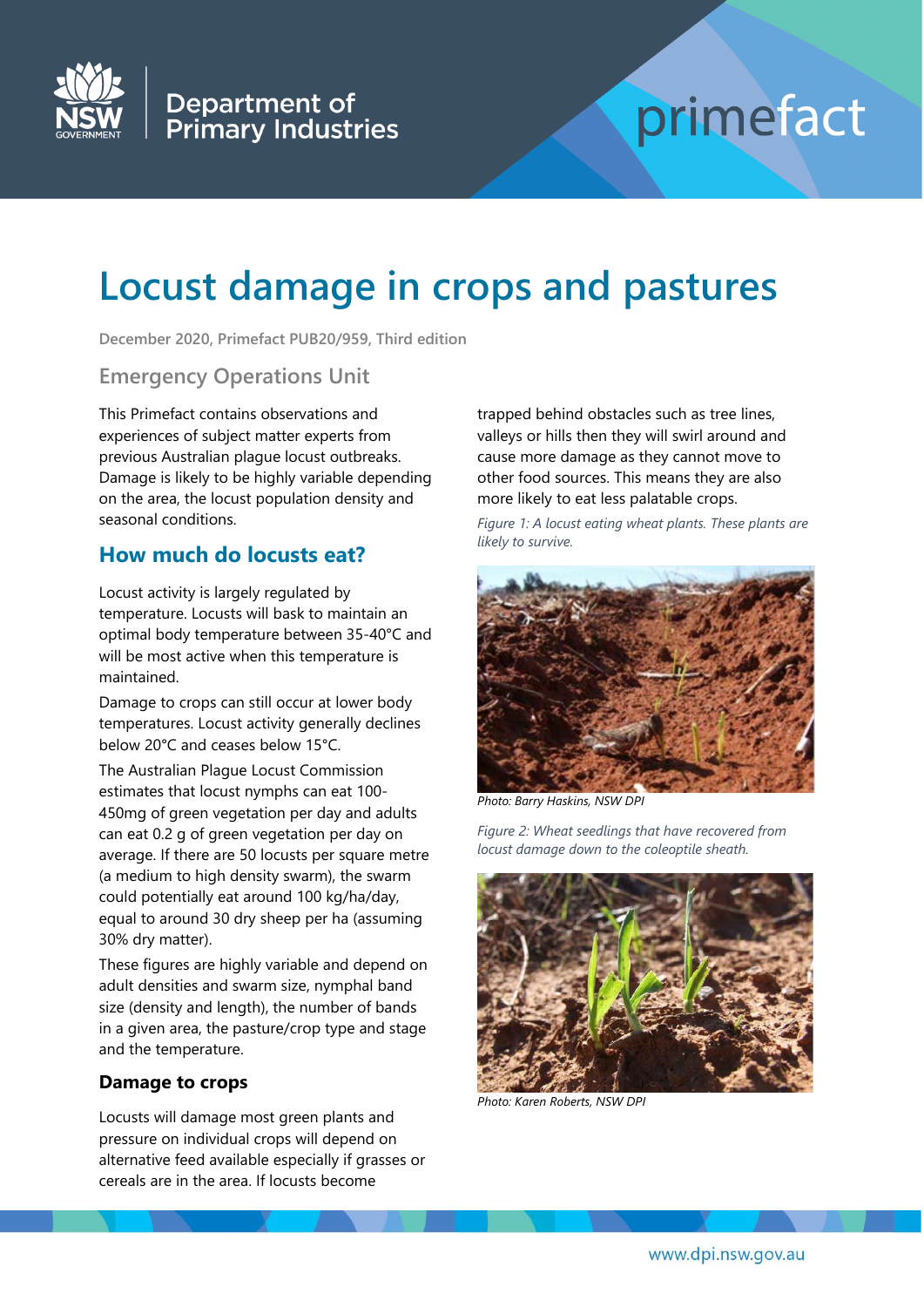#### Locust damage in crops and pastures

#### **Autumn**

Vegetative cereal crops are very attractive to locusts, with many crops having to be resown in 2010. Part of the reason for this is timing. Firstly, locusts prefer to graze on short green feed.

Secondly, early cereal crops are emerging as swarms have developed form late summer/autumn hatchings. Experience in autumn 2010 suggests that wheat crops are the preferred feed followed by barley and triticale. It appears that oats are generally only eaten when other vegetation is drying off or choice is limited.

Seedling crops are more likely to die from locust attack prior to the 2-4th leaf stage, especially if moisture or seed quality is low. If the seedling had one true leaf when attacked or is eaten off above the coleoptile sheath, it is more likely to survive in good conditions. After the 4th leaf stage, the crop appears to have enough height and bulk to recover from attack. Crop edges, particularly of dense well established crops, are likely to suffer more damage. Locusts prefer thinner and less advanced crops.

*Figure 4: Cereal plants eaten above the coleoptile sheath generally recover.*



*Photo: Barry Haskins, NSW DPI.*

Damage to winter pulse and oilseed crops is less common, although there have been widespread crop losses in canola, and to a lesser extent, forage brassicas, mustards and lupins.

If the growing point and cotyledons are removed in seedling canola, the plant will die. However, if locusts just nibble the growing point and the cotyledons are still present, then the plant may recover. If the cotyledons are removed but a leaf in the growing point remains, then the plant may also recover. The same applies to lupins and other pulses.

*Figure 3: Canola with the cotyledons eaten but the growing point and first leaf intact. These plants should recover.*



*Photo: Karen Roberts, NSW DPI.*

*Figure 5: The plant in the foreground has had the growing point removed and will not recover. The plant at the back should recover.*



*Photo: Karen Roberts, NSW DPI.*

#### **Spring**

Locusts will affect crops that are still green or beginning to hay off. Mature crops are less likely to be attractive, especially if other green vegetation, in particular grass species, are present.

Locust nymphs and adults can strip a plant of its leaves which may affect grain fill. Thinner or less advanced crops are likely to suffer more damage.

Damage to cereal crops that are still just green includes chewing of the node below the head causing it to drop off and chewing off awns and bracts surrounding the developing grain. There have been instances where locusts have chewed into milky-dough stage grain, but this is uncommon.

Canola is at lower risk after leaf drop but adult locusts will chew on pods. If enough damage occurs, the pod will dry out, split open and shed seed. The chewing will decline as the pods dry out. Locusts like to be high in the canopy and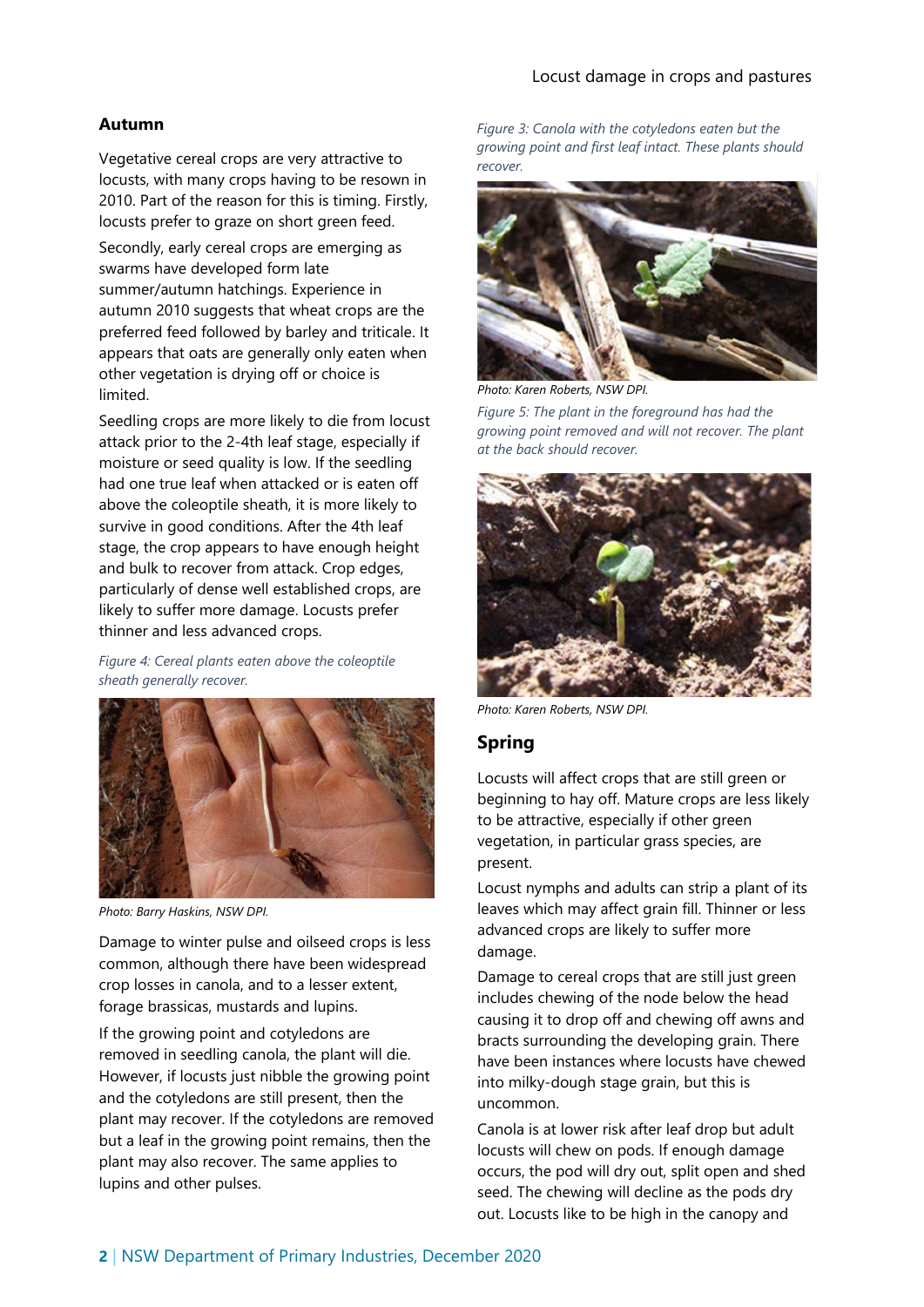are more likely to damage the upper pods rather than lower pods and leaves. In windrowed crops, damage is usually light and restricted to the upper edges where the adults are resting. Nymphs will rarely affect canola in spring and are more likely to eat the weeds under the canola.

In pulse crops, there is a low risk of damage once the pod turns bronze to yellow, although they may chew on the outside of the pods.

#### **Grain receival standards**

There are minimum standards for locusts in harvested grain. Experience in 2004/05 suggests loads were rarely rejected. Occasionally, harvesting was delayed to avoid contamination in heavy infestations when locusts were roosting in the cooler parts of the day. Most locusts avoid mature crops or if present are blown out the back of the header.

Locusts are included with other large insects at receival. One insect is defined as six legs, three body parts and two wings. Two heads will count as two insects.

The receival standard for wheat is three field insects per half litre. Standards for other crops can be obtained from [www.graintrade.org.au](http://www.graintrade.org.au/) or grain traders.

It is also important to ensure that if paddocks have been sprayed, the chemical withholding period (WHP) for harvested grain is observed.

*Figure 6: Locust damage to wheat heads resulted in pinched grain, shown on the left.*



*Photo: Simon Oliver, NSW DPI.*

#### **Summer crops**

Seedling cotton is susceptible to damage as it is often germinating when swarming adults are present. Cooler temperatures in the south of the state also reduce the opportunity to sow early to avoid damage at the vulnerable seedling stage.

Seedling rice is also susceptible to locust attack. Aerial sown crops are less likely to be damaged than drill sown crops as the water will discourage locusts. Once the growing point has been eaten, the plant will not recover. In the past, swarms have eaten crops down to the water line at later growth stages. Water can be kept a bit deeper to protect more of the plant, although rice will tolerate a reasonable amount of damage during the vegetative stage.

Sorghum is less likely to be damaged as it has a vigorous seedling that emerges strongly and quickly out of the ground.

Later sown crops like sunflowers and soybeans may avoid nymph damage but could be damaged by adult locusts.

## **Damage to pasture**

Green pastures are very susceptible to locust attack. Grass species are preferred by locusts.

Newly sown grass pastures are very susceptible to attack and paddocks needed to be resown in 2010. Shorter pastures are also preferred. Couch grass is often attractive to locusts. Young annual legumes can also be attacked.

Lucerne crops are less prone to attack if green grass weeds are in the paddock and other crops are in the area. Newly sown lucerne up to the 5th trifoliate leaf stage may be at risk of significant damage. Crops at the cotyledon stage were badly damaged in 2010. Lucerne after the 5th trifoliate leaf stage with a developed crown has a better chance of recovery from damage. As lucerne is often green for longer and over summer when there is little other green vegetation it can become a target. Damage is restricted to stripping of leaves, similar to heavy grazing but the crown is rarely damaged meaning the plant is unlikely to die.

The decision to spray pastures for adult locusts will be influenced by the value and quantity of the feed, the likelihood of reinfestation, location of sensitive features and locust densities.

Withholding periods and export slaughter intervals must also be observed. This information is provided in the Safemeat brochure on the NSW DPI website.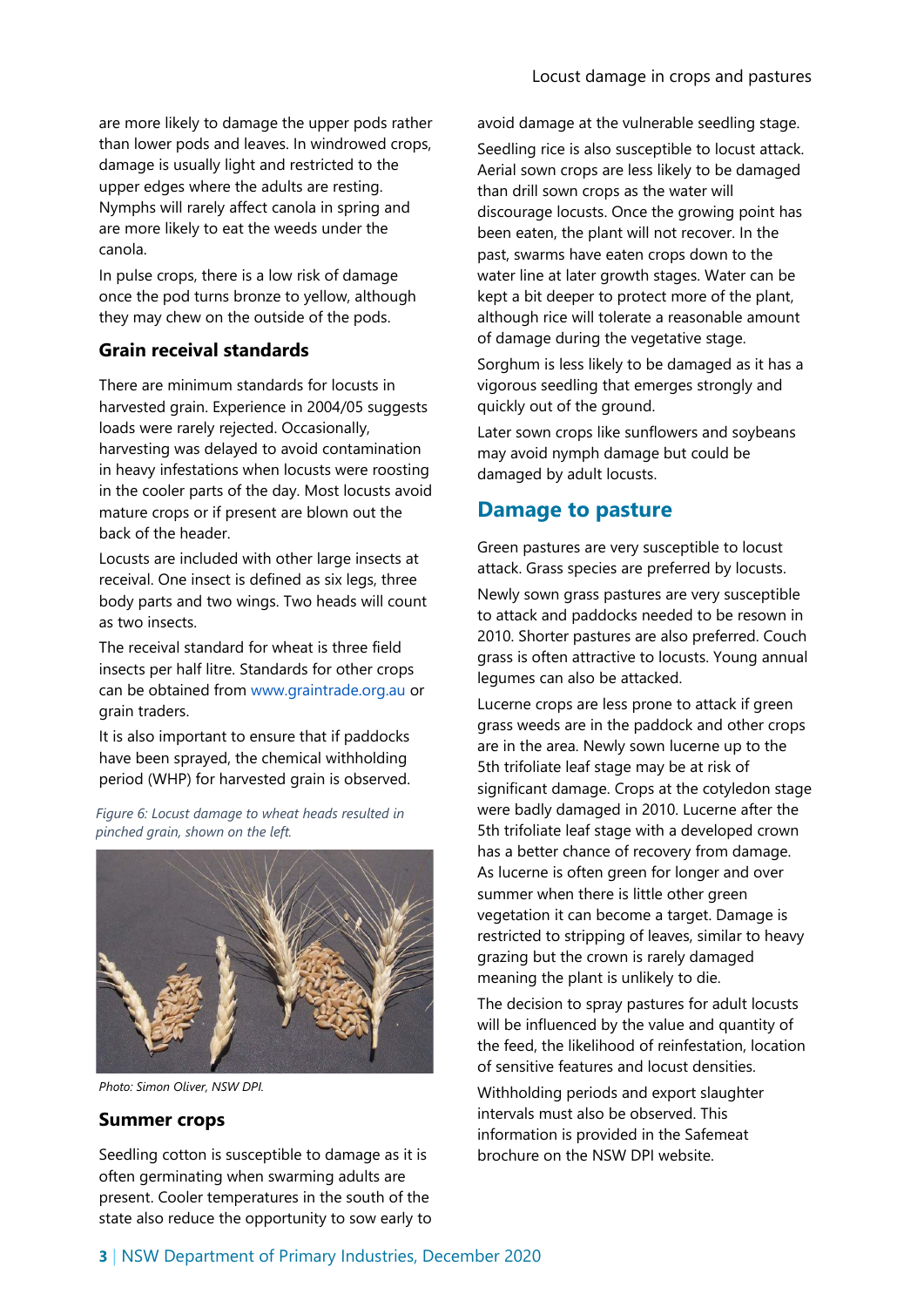*Figure 7: High density swarms trapped against trees lining the Lachlan River caused major damage to lucerne in 2004/05.*



*Photo: Simon Oliver, NSW DPI. Figure 8: Locusts chewing the leaf off mature lucerne plants.*



*Photo: Simon Oliver, NSW DPI.*

## **Frequently asked questions**

## **Should I delay sowing?**

Monitor forecast temperatures. As locust activity diminishes below 20°C, significant damage from locusts should decline in late autumn, although locusts may still be around until June.

Delaying sowing can reduce yield potential, although current conditions indicate that good soil moisture is likely at the end of the season which will slightly reduce this impact. A balance should be struck between the risk of damage by locusts and potential yield penalties from delayed sowing.

#### **Should I resow my crop?**

Look carefully and assess the sort of damage that has been done. If unsure, wait a few days and see if the crop responds. Assess the amount of soil moisture available and the quality of the seed originally planted- low quality (eg drought affected) seed is less likely to recover. Assess the number of plants per square metre that will survive and compare it to the minimum required. Consider changing to a quicker maturing variety or crop as the delay for the new crop will be 2 to 3 weeks.

There may be volunteers if sowing a different variety or crop, or plants of different maturity if sowing the same variety. Seek advice from your local adviser.

## **Do locusts emit a toxin that kills the plant?**

No. The death of the plant is more likely to depend on growth stage and the extent to which the plant is eaten. If the growing point is eaten it is likely the plant will die.

## **Do locusts prefer some varieties over others?**

It is unknown if some varieties are preferred over others. There were differences in damage between varieties in a barley variety trial at Tullamore in 2004, however it is thought that this was mostly related to maturity than variety. Other factors (such as crop species, maturity or tree lines) are likely to have a bigger influence on the possibility of crop damage than the variety.

## **If I cut hay or silage, will the locusts affect the quality?**

Experience suggests that adult locusts will fly away during the cutting and baling process, meaning that very few are caught in the bale. Baling during the cooler parts of the day or at night should be avoided as locusts are more likely to be roosting in the plants during this time.

Fodder quality may be reduced if locusts have eaten the leaf in preference to the stem.

It is unknown if the physical presence of locusts in the bale or silage reduces quality and palatability.

## **Will cultivation of direct drill paddocks destroy egg beds?**

No-till farmers have been concerned that bare inter- rows may provide suitable conditions for egg beds. Locusts have laid egg beds in these areas, but they prefer harder areas alongside